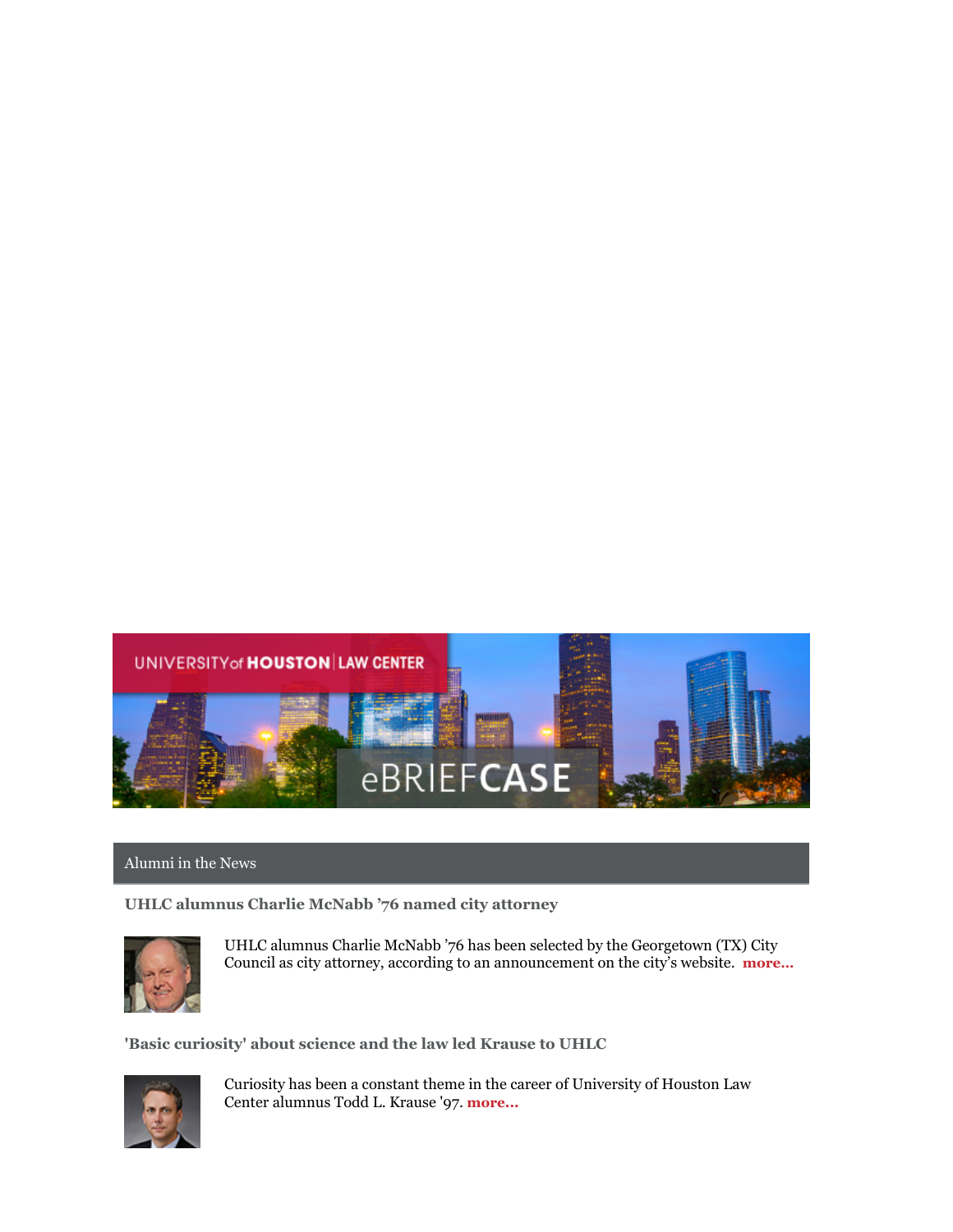**Scholarship established in memory of UHLC alumna Brenda Karabatsos '88**



The University of Houston Law Center will offer a new scholarship in memory of Brenda Karabatsos, a 1988 alumna, after an initial gift of \$25,000 was donated by her mother to establish the endowment. **[more…](http://www.law.uh.edu/news/spring2016/0219Scholarship.asp)**

## **[More Alumni News...](http://www.law.uh.edu/alumni/alumni-in-the-news.asp)**

Faculty in the News

**UHLC Professor Olivas named as the interim president of UHD**



University of Houston System Chancellor Renu Khator announced Michael A. Olivas as the interim president of University of Houston-Downtown (UHD). **[more...](http://www.uh.edu/news-events/stories/2016/February/020315uhd-interim-president.php)**

**UHLC Prof. Lonny Hoffman Honored by Texas Bar Foundation**



UH Law Center Professor Lonny Hoffman has been elected to membership in the Fellows of the Texas Bar Foundation. **[more...](http://www.law.uh.edu/news/spring2016/0202Hoffman.asp)**

**UHLC Prof Mantel encourages health care providers to weigh social aspects of health issues**



A growing trend of health care providers going beyond simply treating disease to address the root causes of bad health was discussed by University of Houston Law Center Assistant Professor Jessica Mantel in a talk titled, "Providers' Central Role in Tackling the Social Determinants of Health." **[more...](http://www.law.uh.edu/news/spring2016/0129Mantel.asp)**

## **[More Faculty News...](http://www.law.uh.edu/news/uhlc-in-the-news.asp)**

## News & Events

**Filmmaker Young credits diversity to rise of Houston, Atlanta during discussion at UHLC**



Breaking barriers and using cultural differences as a strength paved the way for Houston and Atlanta to become cities with international interests, filmmaker Andrea Young said while visiting the University of Houston Law Center. **[more...](http://www.law.uh.edu/news/spring2016/0226Modern.asp)**

**Federal judge Rosenthal sees decline in jury trials as harmful to the law and citizens**



U.S. District Judge for the Southern District of Texas Lee H. Rosenthal discussed what she sees as a disturbing national trend in the decline of jury trials as part of a lecture series last week at the University of Houston Law Center. **more**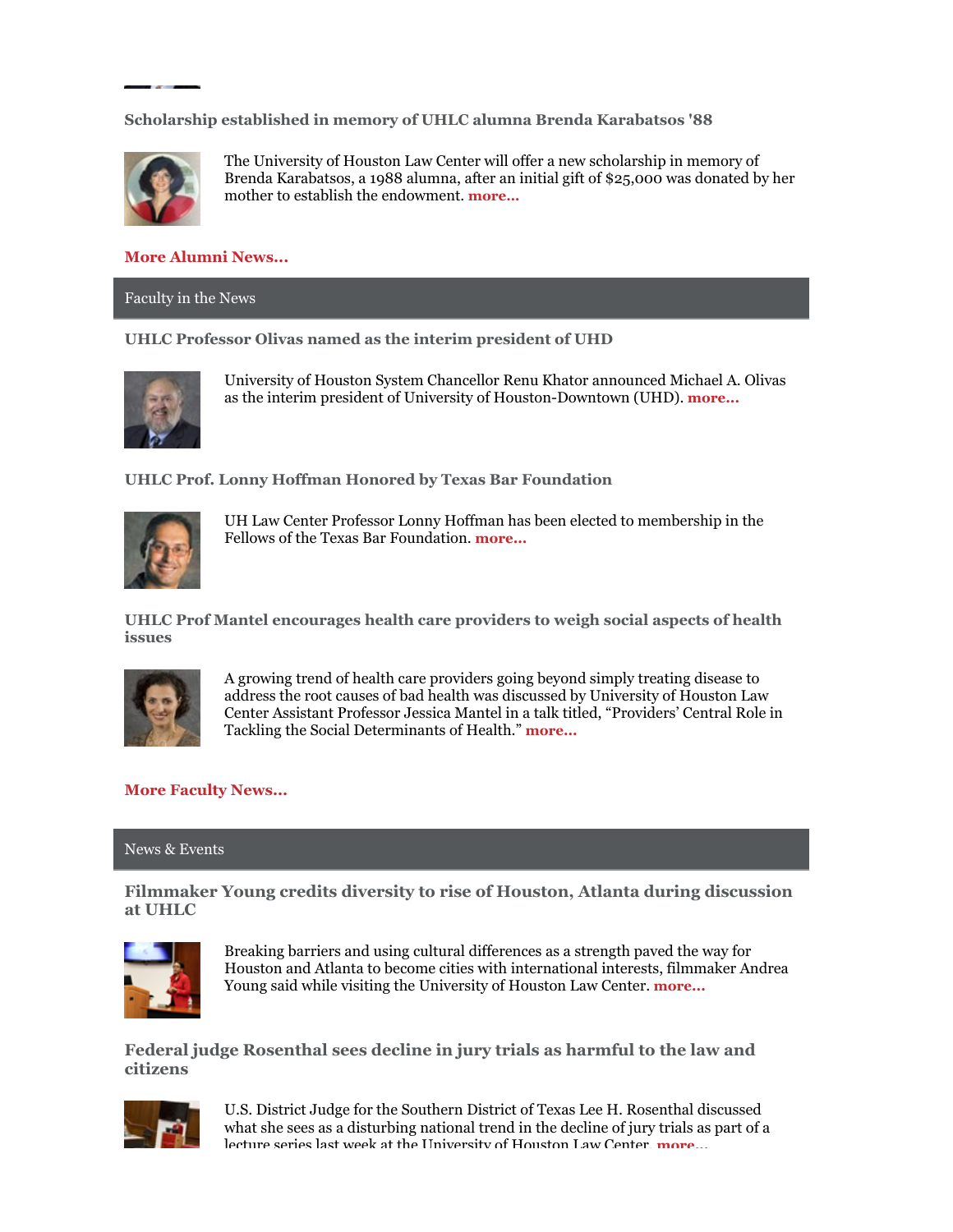

lecture series last week at the University of Houston Law Center. **[more...](http://www.law.uh.edu/news/spring2016/0225Rosenthal.asp)**

**Nation's first blind justice tells UHLC students how he overcame disability**



Michigan Supreme Court Justice Richard A. Bernstein spoke about the challenges of being the first blind justice in the country and encouraged law students to truly make a difference with their chosen career, during a talk last week at the University of Houston Law Center. **[more...](http://www.law.uh.edu/news/spring2016/0217Justice.asp)**

**[More UHLC News...](http://www.law.uh.edu/news/homepage.asp)**

Upcoming Events

**The Yale L. Rosenberg Memorial Lecture featuring Cornell William Brooks, President and CEO of the National Association for the Advancement of Colored People (NAACP)** *Born Suspect: Tragedies of Racial Profiling*

> **March 3, 2016 6:00 p.m. | Reception to Follow** University of Houston Law Center Krost Hall 4604 Calhoun Rd. Houston TX 77204 **[RSVP Form](https://www.law.uh.edu/cle/2016Feb17/homepage.asp)**

For more details please visit **<http://www.law.uh.edu/cle/homepage.asp>**

**Judge Ruby Kless Sondock Lectureship in Legal Ethics Jurist-in-Residence Program featuring Judge George C. Hanks, U.S. Dist. Ct. for the Southern Dist. of Texas**

**March 21, 2016 4:30 – 5:30 p.m. | 1 Hour CLE Credit** University of Houston Law Center Room 109 BLB 4604 Calhoun Rd. Houston TX 77204 **[Registration Coming Soon](https://www.law.uh.edu/cle/2016Feb17/homepage.asp)** For more details please visit **<http://www.law.uh.edu/cle/homepage.asp>**

> **40th Annual Law Gala & Auction Texas Under the Stars**

> > **April 2, 2016** Westin Memorial City 945 Gessner Rd., Houston TX 77204